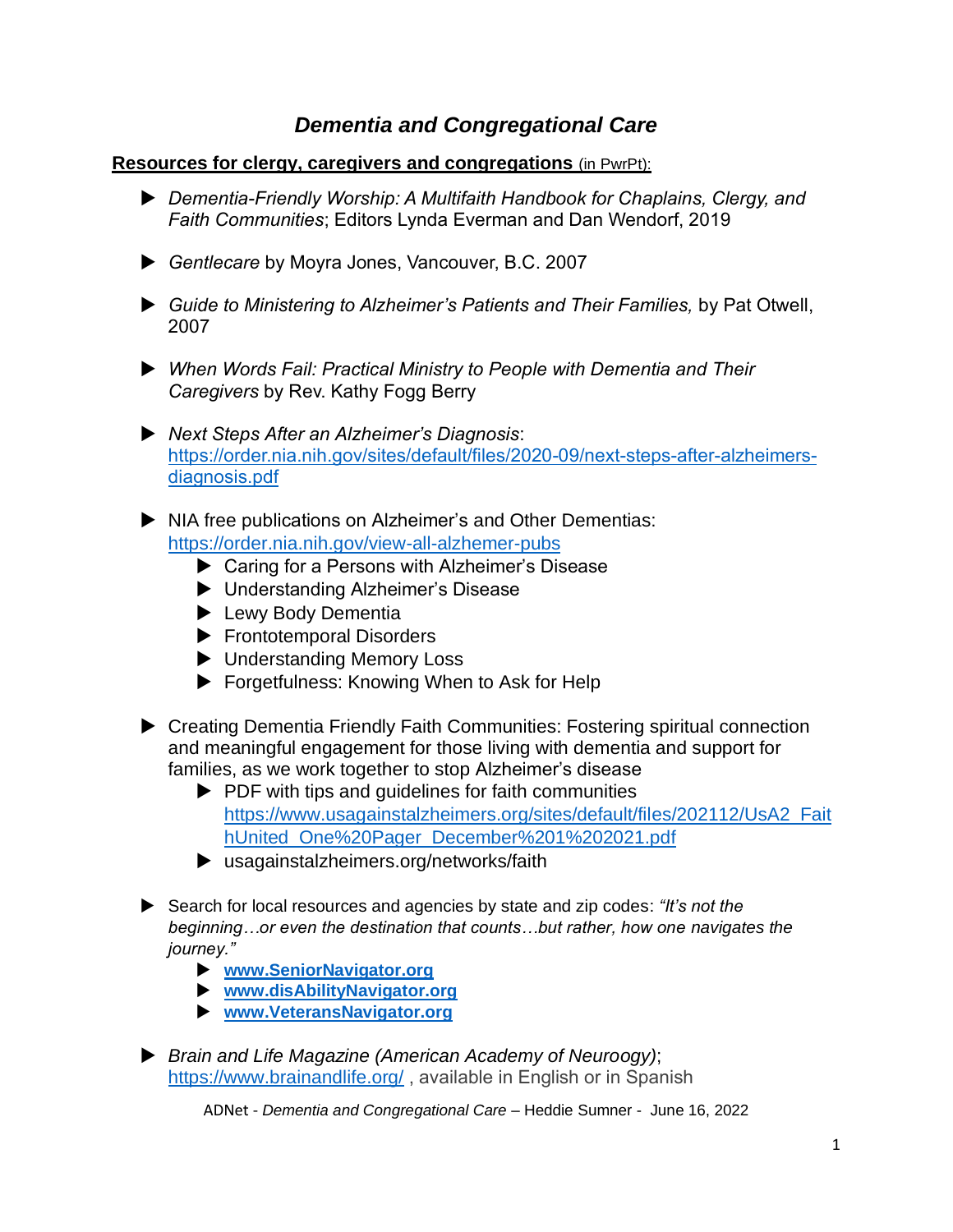*Mind, Mood and Memory*; newsletter, Massachusetts General Hospital; [mindmoodandmemory@aol.com](mailto:mindmoodandmemory@aol.com) 

## **References:**

- *2022 Alzheimer's Disease Facts and Figures*, Alzheimer's Association, 2022 <https://www.alz.org/media/documents/alzheimers-facts-and-figures.pdf>
- *The Dementias: Hope Through Research*, The National Institute of Neurological Disorders and Stroke (NINDS) and the National Institute on Aging (NA), 2015
- Barrance, Sue, *The Spiritual Care of People with Dementia*, *Dementia Voice*, Bristol, UK, 2007
- Brackey, Jolene, *Creating Moments of Joy,* Purdue University Press, *2003*
- *Dementia-Friendly Worship: A Multifaith Handbook for Chaplains, Clergy, and Faith Communities,* Sr. Editors Everman, Lynda and Wendorf, Don, 2019 *2019*
- *A Family Centered Approach to Alzheimer's Care*; 2006, Senior Services
- *Frontotemporal Disorders: Information for Patients, Families and Caregivers*; National Institutes of Health, National Institutes of Aging, National Institute of Neurological Disorders and Stroke, 2019
- Koenig, Dr. Harold G.; Religion*, Spirituality and Hope: A Review of the Research*; *Care ADvantage*, Spring 2008
- *National Plan to address Alzheimer's Disease, 2015; Update 2017; update 2021: <https://aspe.hhs.gov/reports/national-plan-2021-update>*
- ▶ Jones, Moyra, *Gentlecare*, Hartley and Markes, Vancouver, BC, Canada, 1999
- Kuhn, Daniel; *The Growing Challenge of Alzheimer's Disease in Residential Settings*, 2002, Rush Alzheimer's Disease Center
- ▶ Teepa Snow Positive Approach to Care :<https://teepasnow.com/>
- ▶ 2014-2015 Alzheimer's Disease Progress Report: Advancing Research Toward a **Cure**
- ▶ National Institute on Aging National Institutes of Health U.S. Depart. Of Health and Human Services: [www.nia.nih.gov/alzheimers](http://www.nia.nih.gov/alzheimers) April 2019
- Rodgers, Anne Browne, writer; *AD: Unraveling the Mystery 2018, 2015,* National Institute on Aging

ADNet - *Dementia and Congregational Care* – Heddie Sumner - June 16, 2022